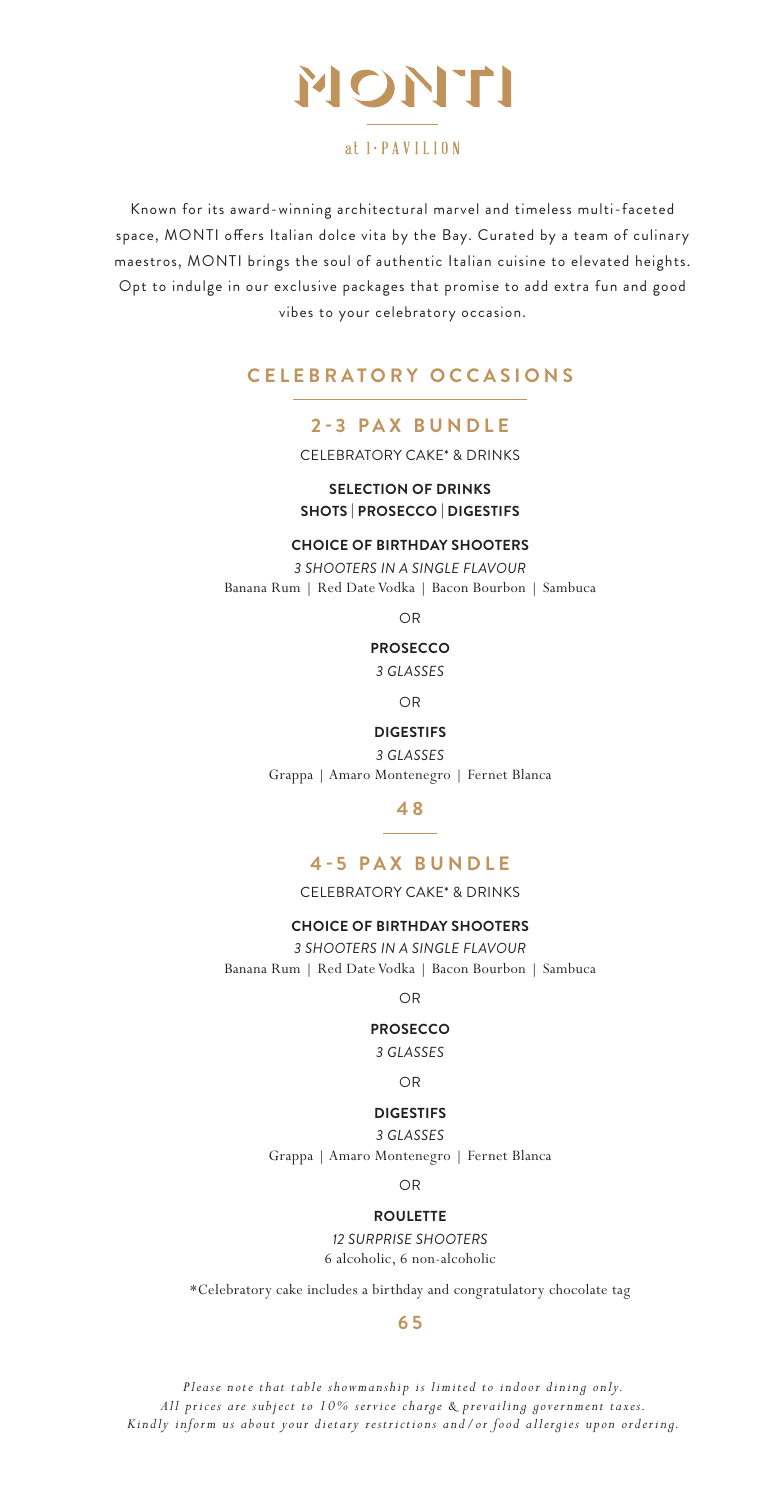

## **CHEESE**

| 24 MONTHS<br>PARMIGIANO REGGIANO        | 26    |
|-----------------------------------------|-------|
| TALEGGIO DOP                            | 18    |
| GORGONZOLA DOLCE                        | 18    |
| PECORINO ROMANO                         | 18    |
| <b>MONTI'S GRANDE</b><br>CHEESE PLATTER | 32/46 |

## **DESSERT**

| CLASSIC TIRAMISU<br>Espresso   Mascarpone Cheese   Savoiardi Biscuits  <br>Cocoa Powder   Marsala Wine                            | 25    |
|-----------------------------------------------------------------------------------------------------------------------------------|-------|
| DARK CHOCOLATE FONDANT<br>64% Dark Chocolate   Forest Berries  <br>Coffee and Pistachio Crumble   Olive Oil Gelato                | 22    |
| SICILIAN CASSATA<br>Ricotta Cheese   Rum   Candied Fruit   Hazelnut  <br>Lemon Verbena Gel   Dark Chocolate                       | 22    |
| CROSTATA<br>Strawberry Jam   Mandarin Orange Sorbet  <br>Aged Balsamic Vinegar   Fresh Strawberry   Lime Meringue  <br>Apple Snow | 24    |
| OCCHIO DI BUE<br>Raspberry Mint Sorbet   Cardamom & White Chocolate Espuma  <br>Poached Apricot                                   | 24    |
| <b>BOMBA</b><br>Hazelnut Praline Mousse   Crunchy Feuilletine Base  <br>Hot Berries Compote                                       | 26    |
| CHEF'S CHOICE OF CHEESE PLATTER                                                                                                   | 32/46 |

Dried Fruits | Toasted Nuts | Marmalade | Cheese Cracker

 $\mathbb{Q}$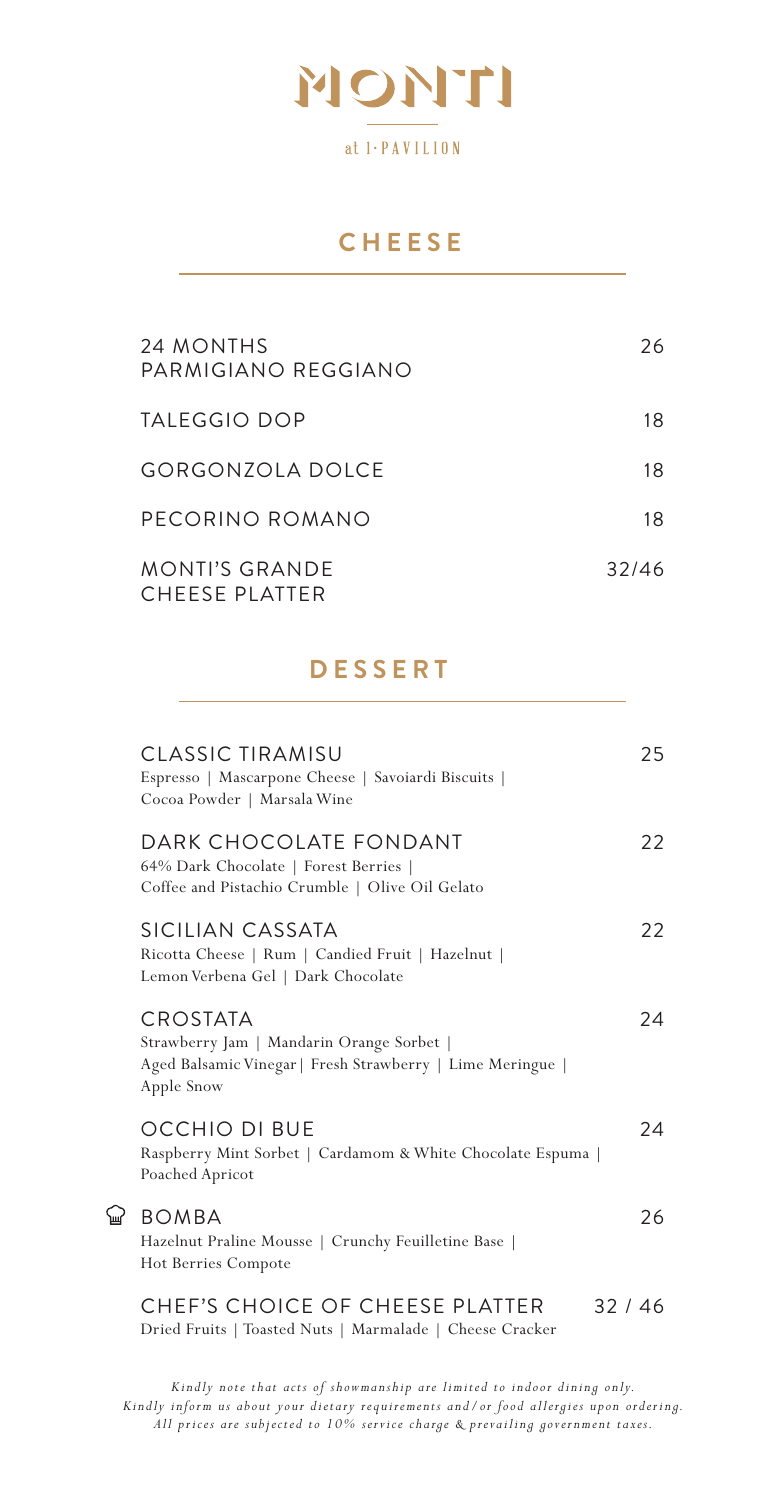

## **COCKTAILS**

| MR MONTI                                                                                                                                   | 23 |
|--------------------------------------------------------------------------------------------------------------------------------------------|----|
| Basil Infused Rum   Homemade Grapefruit Syrup                                                                                              |    |
| Cherry Liqueur   Fresh Lime Juice - Twist of a Hemingway Daiquiri                                                                          |    |
| MS MONTI<br>Red Dates Infused Vodka   Rose Water, Rosé                                                                                     | 23 |
| Fresh Lemon Juice - Twist of a Vodka Sour                                                                                                  |    |
| EARL GREY SAZERAC<br>Earl Grey infused Rye   Homemade Orange Syrup  <br>Homemade Grape Bitters - Twist on the Sazerac                      | 25 |
| COFFEE BOULEVARDIER<br>Coffee infused Whisky   Homemade Vanilla & Cinnamon Syrup  <br>Vermouth Rosso   Campari - Twist on the Boulevardier | 25 |
| MONKEY FASHIONED<br>Banana Infused Rum  <br>Orange Bitters - Twist of a Rum Old Fashioned                                                  | 25 |

# **DIGESTIVES**

| AMARO MONTENEGRO<br>Bologna, 23% abv | 17 |
|--------------------------------------|----|
| FERNET BRANCA<br>Milan, 40% abv      | 17 |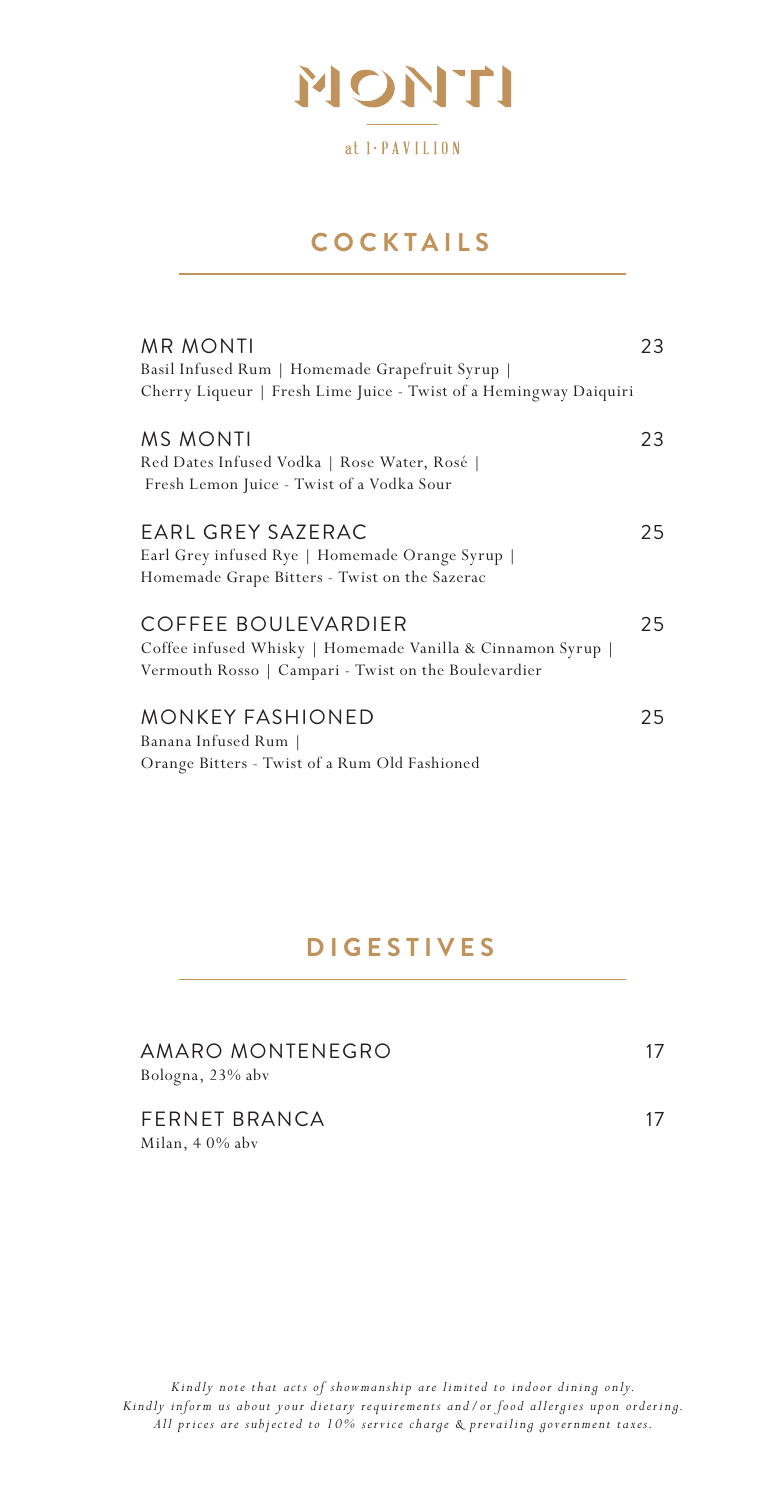

### **SPIRITS**

| <b>MATUSALEM 23 YEARS</b><br>Dominican Republic, 40% abv                        | 22 | 270 |
|---------------------------------------------------------------------------------|----|-----|
| RON ZACAPA 23 YEAR<br>Guatamela, 40% abv                                        | 23 | 280 |
| LOS DANZANTES<br>REPOSADO MEZCAL<br>Mexico, 40% abv                             | 18 | 260 |
| <b>MACALLAN 12 YEARS</b><br>DOUBLE CASK<br>$40\%$ aby                           | 20 | 260 |
| <b>GLENLIVET 15 YEARS</b><br>$40\%$ aby                                         | 20 | 280 |
| HENNESY XO<br>$40\%$ aby                                                        | 38 | 800 |
| GRAPPA DONNAFUGATA<br>BEN RYE (500ML)<br>Zibibbo   Pantelleria - Sicily - Italy | 15 | 178 |

# **SWEET & FORTIFIED WINE**

| LA PODERINA MOSCADELLO<br>(375ML)<br>Moscato   Tuscany - Italy 2015               | 20 | 98. |
|-----------------------------------------------------------------------------------|----|-----|
| COCKBURNS 10YO TAWNY PORT<br>(700ML)<br>Touriga Nacional Blend   Douro - Portugal | 15 | 148 |